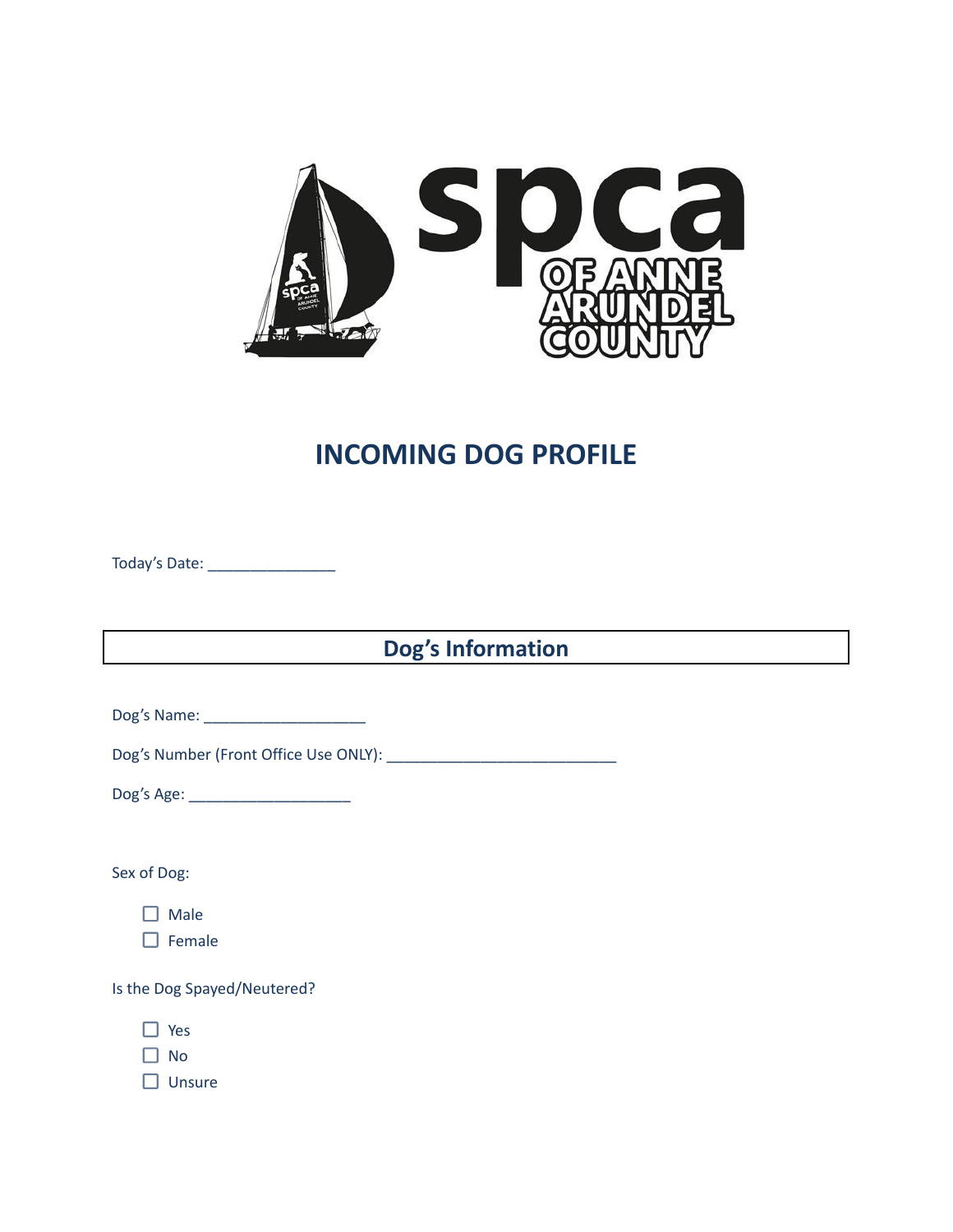| Does the Dog have any Health Issues or on a Special Diet? ______________________                                                                                                                                                                     |
|------------------------------------------------------------------------------------------------------------------------------------------------------------------------------------------------------------------------------------------------------|
|                                                                                                                                                                                                                                                      |
|                                                                                                                                                                                                                                                      |
|                                                                                                                                                                                                                                                      |
| Do you live in a                                                                                                                                                                                                                                     |
| House<br>Townhouse<br>Apartment<br><b>Duplex</b>                                                                                                                                                                                                     |
| List other animals in Home (Please indicate Species, Breed, Age, and Sex) :<br>,我们也不能在这里的时候,我们也不能在这里的时候,我们也不能会在这里的时候,我们也不能会在这里的时候,我们也不能会在这里的时候,我们也不能会在这里的时候,我们也不<br>,我们也不能在这里的时候,我们也不能在这里的时候,我们也不能会在这里的时候,我们也不能会在这里的时候,我们也不能会在这里的时候,我们也不能会在这里的时候,我们也 |
| ,我们也不能在这里的时候,我们也不能在这里的时候,我们也不能会在这里的时候,我们也不能会在这里的时候,我们也不能会在这里的时候,我们也不能会在这里的时候,我们也                                                                                                                                                                     |
|                                                                                                                                                                                                                                                      |
|                                                                                                                                                                                                                                                      |
| Would you recommend the Dog be placed in a home with Cats?:<br>Yes                                                                                                                                                                                   |
| <b>No</b><br>Unsure                                                                                                                                                                                                                                  |
|                                                                                                                                                                                                                                                      |
|                                                                                                                                                                                                                                                      |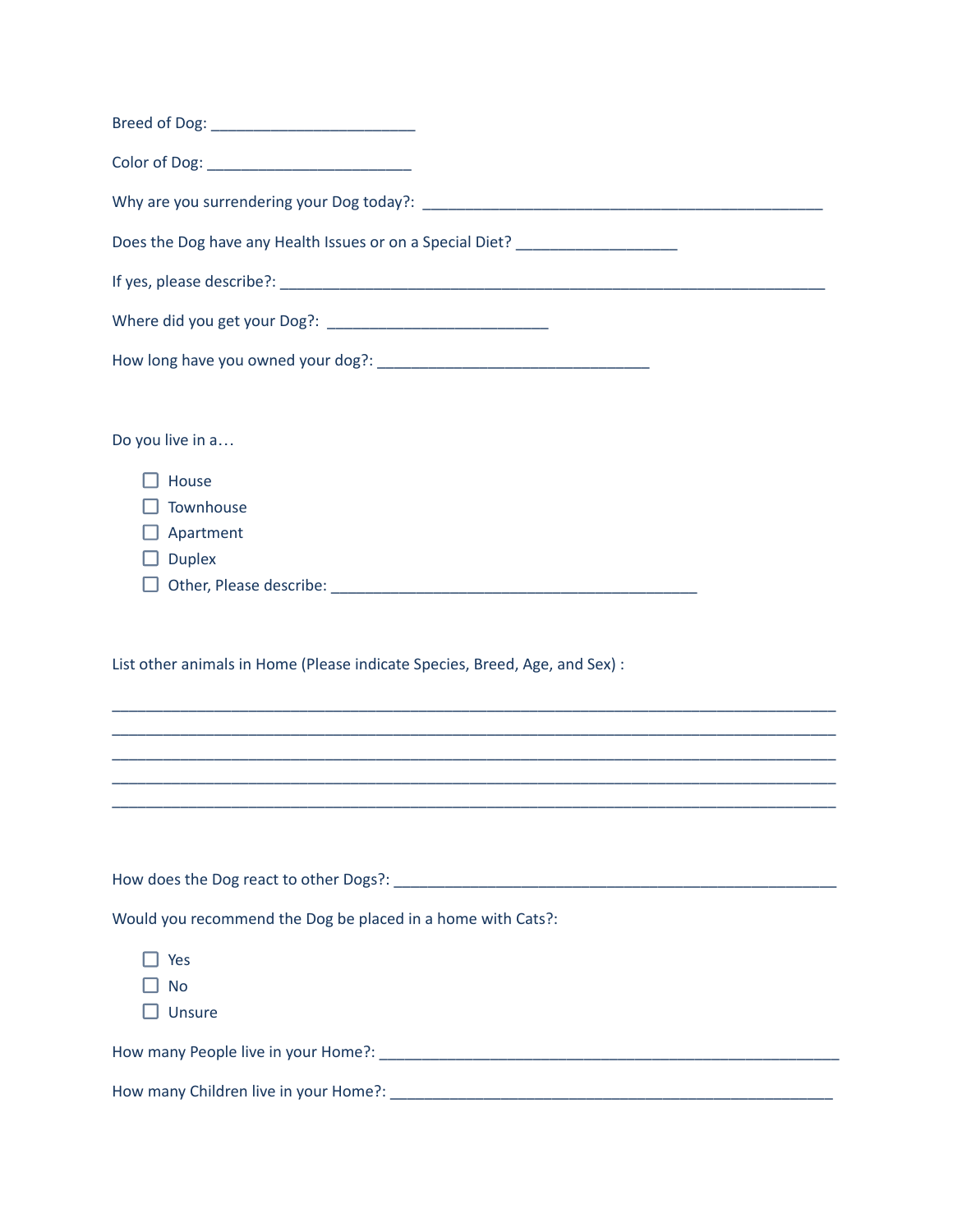| How does the Dog react to known Children in the Home?: Next and the state of the Mondon School and the Mondon                                                                                                                  |
|--------------------------------------------------------------------------------------------------------------------------------------------------------------------------------------------------------------------------------|
| How does the Dog react to unknown Children in the Home?: Network and the Month of the Dog react to unknown Children in the Home?:                                                                                              |
| How does the Dog react to Visitors?: Now the contract of the contract of the contract of the contract of the contract of the contract of the contract of the contract of the contract of the contract of the contract of the c |
| How does the Dog react to Men?: The contract of the Dog react to Men?:                                                                                                                                                         |
| How does the Dog react to Women?:                                                                                                                                                                                              |

Dog's Activity Level in the Home:

| Active  |
|---------|
| Average |

 $\Box$  Quiet

Dog's Activity Level Outside:

| <b>CTIVE</b> |
|--------------|
|              |

□ Average

 $\Box$  Quiet

Where does the Dog stay during the Day?: \_\_\_\_\_\_\_\_\_\_\_\_\_\_\_\_\_\_\_\_\_\_\_\_\_\_\_\_\_\_\_\_\_\_\_

Where does the Dog stay when you are out of the House?: \_\_\_\_\_\_\_\_\_\_\_\_\_\_\_\_\_\_\_\_\_\_\_\_\_

Where does the Dog stay at Night?: \_\_\_\_\_\_\_\_\_\_\_\_\_\_\_\_\_\_\_\_\_\_\_\_\_\_\_\_\_\_\_\_\_\_\_\_\_\_\_\_\_\_\_\_\_\_\_\_\_\_\_\_\_\_\_\_

How does the Dog React when… Someone enters the Home?: \_\_\_\_\_\_\_\_\_\_\_\_\_\_\_\_\_\_\_\_\_\_\_\_\_\_\_\_\_\_\_\_\_\_\_\_\_\_\_\_\_\_\_\_\_\_\_\_\_\_\_\_\_\_\_ The Dog is in Public?: \_\_\_\_\_\_\_\_\_\_\_\_\_\_\_\_\_\_\_\_\_\_\_\_\_\_\_\_\_\_\_\_\_\_\_\_\_\_\_\_\_\_\_\_\_\_\_\_\_\_\_\_\_\_\_ The Dog is Touched?: \_\_\_\_\_\_\_\_\_\_\_\_\_\_\_\_\_\_\_\_\_\_\_\_\_\_\_\_\_\_\_\_\_\_\_\_\_\_\_\_\_\_\_\_\_\_\_\_\_\_\_\_\_\_\_ Food is taken from the Dog?: \_\_\_\_\_\_\_\_\_\_\_\_\_\_\_\_\_\_\_\_\_\_\_\_\_\_\_\_\_\_\_\_\_\_\_\_\_\_\_\_\_\_\_\_\_\_\_\_\_\_\_\_\_\_\_ Toys or Items are taken from the Dog?: \_\_\_\_\_\_\_\_\_\_\_\_\_\_\_\_\_\_\_\_\_\_\_\_\_\_\_\_\_\_\_\_\_\_\_\_\_\_\_\_\_\_\_\_\_\_\_\_\_\_\_\_\_